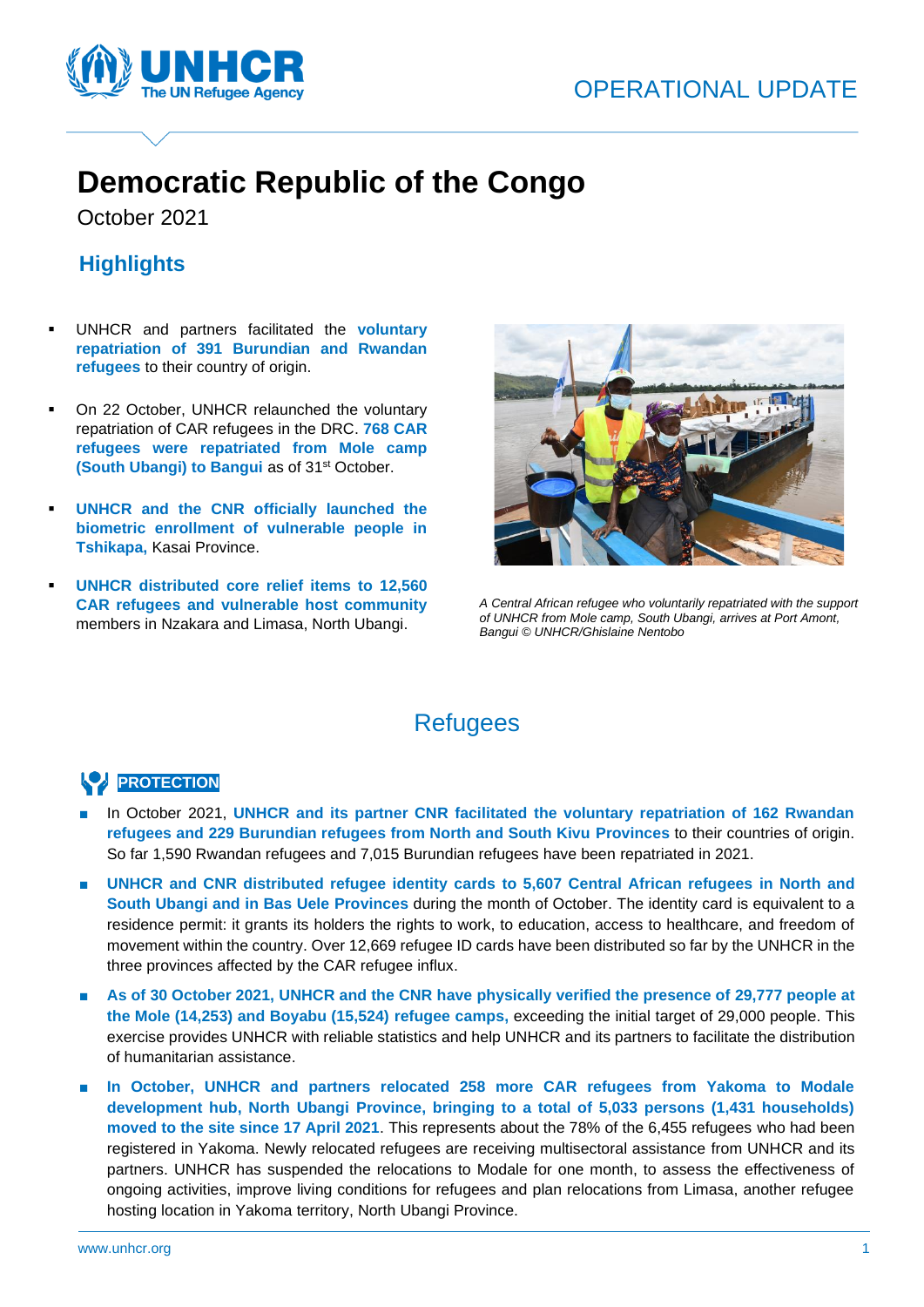

During October, UNHCR and its government partner CNR carried out the registration and physical **verification of urban refugees in Haut Katanga and Lualaba Provinces. 3,576 people were registered including 3,278 refugees and 298 asylum seekers**: 27% of them were identified as people living with serious medical condition and 24% of children as well as 27% of women were identified as at-risk individuals. In addition, **1154 refugee cards were issued** to ensure protection of refugees during the implementation of this activity.

### **WEALTH**

**UNHCR** and partners continue to support access to essential healthcare to the refugee population. Through the provision of health insurance, UNHCR allowed over 2,700 refugees to have access to medical care during the month of October.

### **WATER, SANITATION AND HYGIENE (WASH)**

■ **In October, UNHCR partner ACTED completed 14 additional latrines at the Modale development hub, bringing the total of communal latrines blocks built for refugees since the beginning of the year to 294**. 40 other latrines for vulnerable host community members are under construction. These latrines improve sanitation conditions, strengthen peaceful cohabitation and prevent the spread of diseases.

#### **SHELTER AND CORE RELIEF ITEMS (CRIs)**

- During the month under review, UNHCR partner **ACTED completed 60 semi-durable shelters for people with special needs at the Modale development hub, North Ubangi Province**.
- UNHCR and partner ADSSE distributed core relief items to 8,411 refugees and vulnerable members of **the host community (1,956 households) in Nzakara**, about 30 km from Gbadolite, North Ubangi Province. These included mosquito nets, soap, solar lamps and tarpaulins. The same items were also distributed to other **4,416 individuals both from the refugee and vulnerable host community in Limasa, North Ubangi Province**.
- In October, **148 Burundian refugee families of 404 beneficiaries who arrived at Mulongwe settlement from the Kaminvira transit centre during 2021 received technical and financial support from UNHCR partner AIRD to build their own shelters and latrines** inside the settlement.

#### **FOOD SECURITY AND NUTRITION**

- **Thanks to UNHCR advocacy efforts, in North and South Ubangi Provinces, 23,053 persons (4,650 households) including 9,784 refugees (2,405 households) benefitted from a World Food Programme resilience project that provides Food Assistance for Assets (FFA)**, a form of conditional cash assistance for income generating activities and activities to strengthen social cohesion and peaceful cohabitation between refugees and their hosts. FFA aims to address people's immediate food needs with cash, vouchers or food transfers while improving their long-term food security and resilience.
- In the Mulongwe settlement and Lusenda camp, the World Food Programme (WPF) and UNHCR partner **AIDES assisted 30,919 Burundian refugees (7,034 households) with cash-for-food assistance** which was distributed through the TMB counters installed in the two sites hosting Burundian refugees.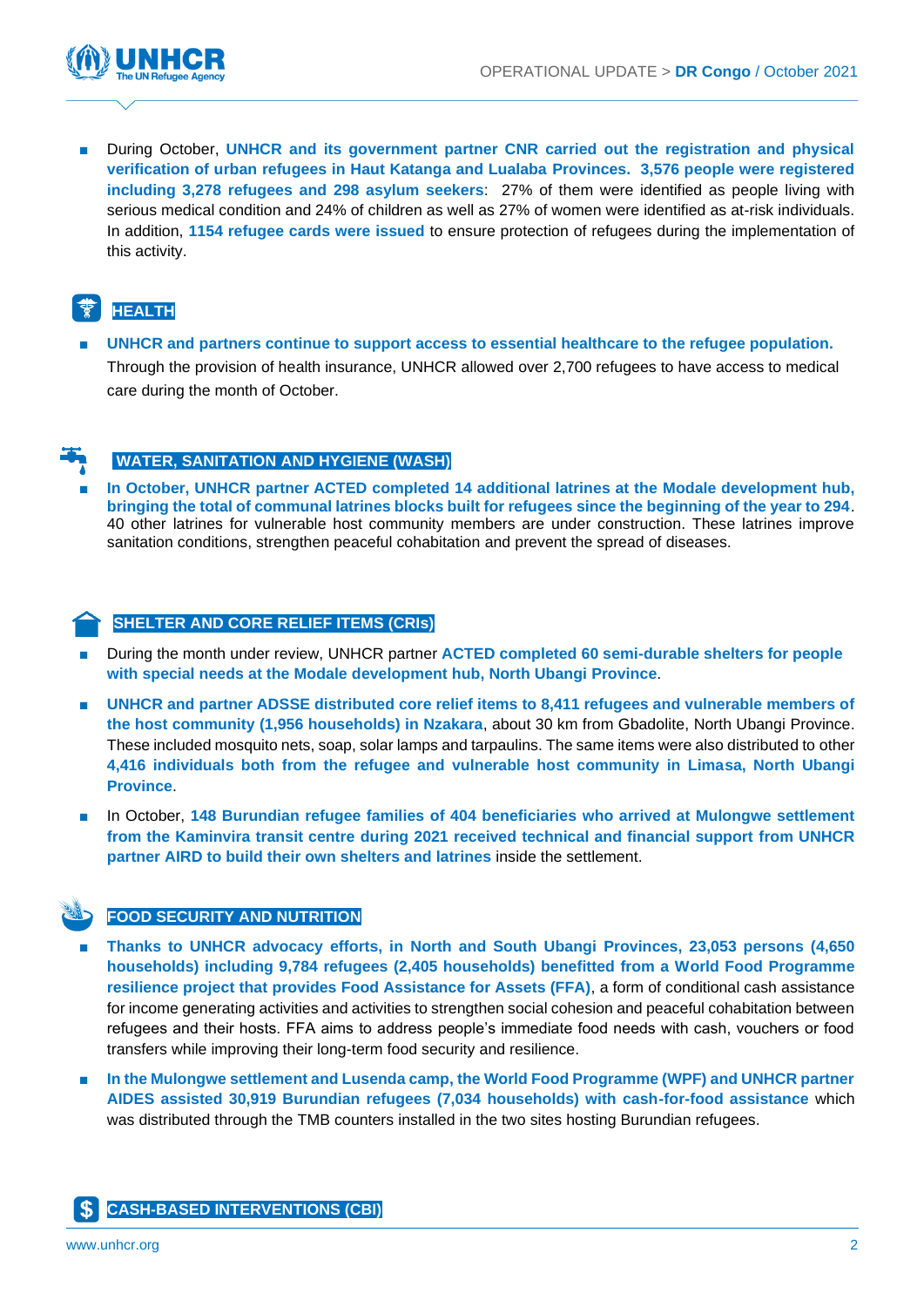

**UNHCR and partner AIDES provided cash support to 50 CAR refugee survivors of sexual and genderbased violence (SGBV) inside and outside of Inke camp and at the Modale development hub (North Ubangi)**, enabling them to resume school and facilitating their socio-economic reintegration. Most of the 307 documented cases of SGBV in North Ubangi, South Ubangi and Bas Uele Provinces continue to receive multisectoral assistance, including psycho-social support from UNHCR's partners.

#### **COMMUNITY EMPOWERMENT AND SELF RELIANCE**

- **Thanks to UNHCR advocacy efforts, 180 hectares of land in Wenze, South Ubangi Province, were made available by local authorities to relocate the refugees from CAR** who have been living since January 2021 in the Sambolola area, Congo Rive, Mbaye, Sagila etc. near Zongo. UNHCR partners together with members of local communities have already started construction and rehabilitation works for the development of Wenze. This include the construction of a borehole, five blocks of latrines and a dormitory to host the first refugees which will be soon relocated to the development hub**.**
- Thanks to the South Sudanese Refugee Empowerment Project, **51 people participating in the poultry and fish farming projects implemented with the support of UNHCR's partner ADSSE, started to sell eggs and fish** at the Biringi site market, in Ituri Province.

### **Statelessness**

- As part of its activities to prevent and mitigate statelessness, **UNHCR** in collaboration with the CNR **facilitated the birth registration of 88 refugee children and the delivery of 71 birth certificates in Meri site**, Haut-Uele Province.
- As part of the efforts to support the government implementation of the national roadmap to combat statelessness, UNHCR and provincial authorities signed letters of understanding to **facilitate the delivery of a total of 3,500 birth certificates for internally displaced children, returnees and children of the host community in the localities of Tshikapa, Monkamba, Kapinga Nkundi and Shamusanda, Kasai Province.**

### Internally Displaced Persons (IDPs)



- **In October, UNHCR protection monitoring partner INTERSOS, recorded 761 protection incidents in Beni and Lubero Territories, North Kivu Province**. UNHCR partners CADHIDO (Commission des Agriculteurs de la Défense des Intérêts et des Droits de l'Homme) and SAFDF (Solidarité des Associations des Femmes pour le Droit des Femmes et de l'Enfant) provided legal, medical and psychological support to 91 victims of human rights violations, including 26 internally displaced survivors of gender-based violence (GBV).
- **In South Kivu Province the security context in Fizi territory has worsened in the month of October** due to confrontations between non-state armed groups and the Congolese FARDC in Bibokoboko, in the Hauts Plateaux of Fizi, **forcing over 15,000 people to flee to Baraka and surrounding villages between 13 and 31 October**. Lusenda refugee camp was used as a transit way by the different armed actors which increased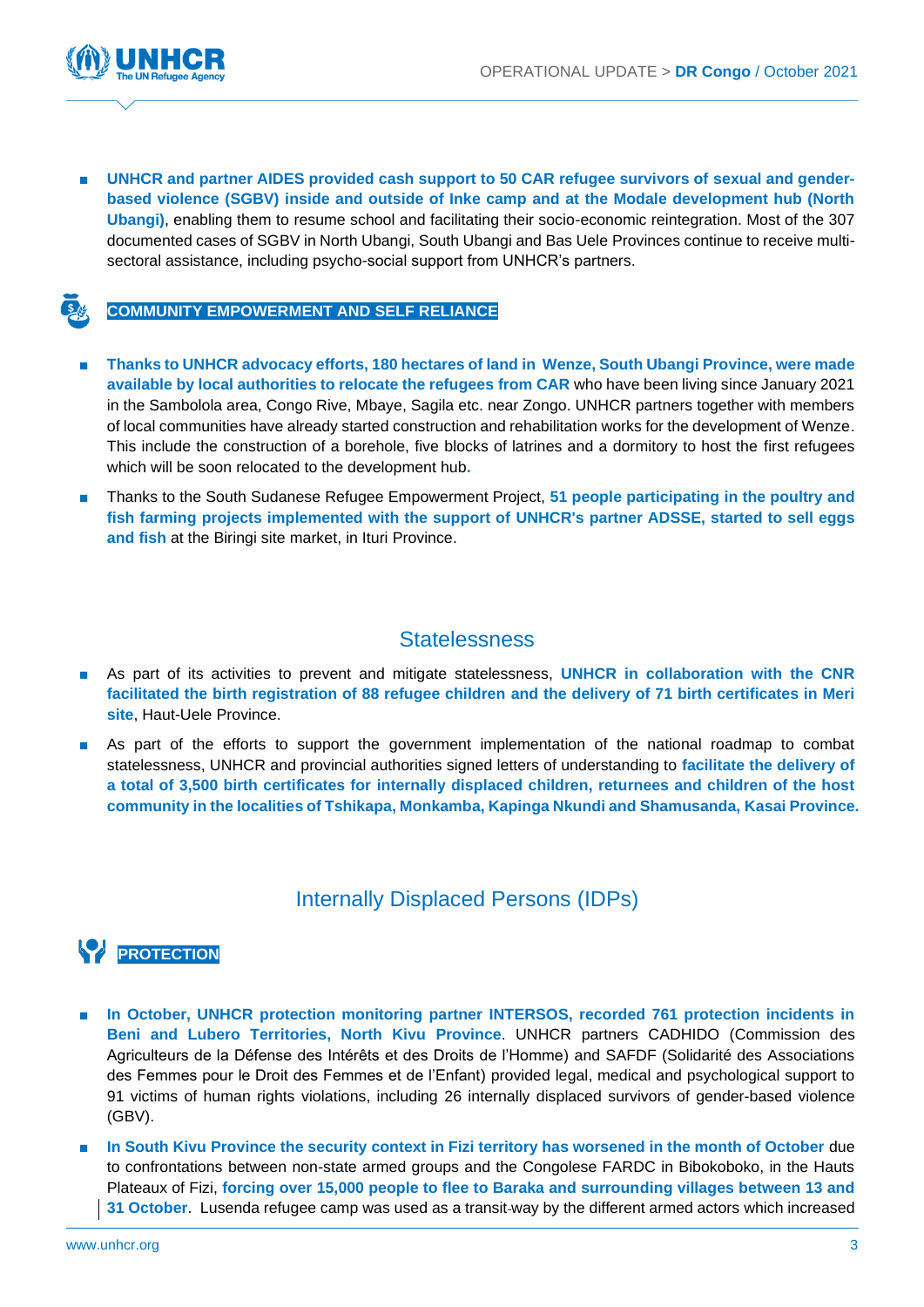

the feeling of insecurity among Burundian refugees and risked compromising the civilian character of the refugee camp. Following advocacy by UNHCR the FARDC stopped using the camp as a transitway but risks of Burundian refugees being caught up in the conflict close to the camp remain.

- **In October, UNHCR partner INTERSOS recorded 198 protection incidents, which resulted in 624 human rights violations.** The majority of these incidents consisted of violations of the right to property as well as cases of extortion, assaults, killings, torture, and inhumane treatment and rape. According to INTERSOS protection monitoring reports, the territories of Kalemie, Kongolo and Nyunzu territories were the most affected in the Tanganyika Province.
- On 19 October, the provincial authorities of **Kasai, with the support of the UNHCR and the CNR, officially launched the biometric enrolment of vulnerable people in Tshikapa** which has reached 6,587 people (1,232 households) by the end of the month. The enrolment operation is currently ongoing in the cities of Kamonia, Kamwesha, Luebo and Mweka/Kakenge and in eight territories in Kasai Central Province and it will continue until December 2021. **The DRC is one of the pilot countries for this project which aims to enroll 40,000 households (200,000 people), including IDPs, returnees and vulnerable host community members**. The Grand Kasaï is the first region in the DRC to implement this biometric enrolment



*Biometric enrolment of an internally displaced child living with his family in Tshikapa, Kasai Province. © UNHCR/Clarissa Kounduono*

operation, which will allow to have a database to facilitate the targeting of humanitarian interventions.

- **Between 2 and 11 October, UNHCR together with its government partner CNR and implementing partners AIRD, CARITAS, INTERSOS carried out a registration operation for the IDPs living in the Kigonze and ISP sites in Bunia, Ituri Province**. Out of a total of 22,981 targeted IDPs, 20,667 participated in the exercise and were registered, including 772 people with special needs.
- **From October 18 to 23 UNHCR and its partner AIDES conducted capacity building trainings for 32 community leaders and protection actors including psycho-social assistants and health providers in Kongolo Territory, Tanganyika Province**. The training focused primarily on the management of genderbased violence cases (GBV), as well as on the importance of providing mental health care and psychological support for GBV survivors and were organized with the aim to reinforce the capacity of local actors to provide a holistic response to GBV cases.

#### **SHELTER AND CORE RELIEF ITEMS (CRIs)**

- **UNHCR and partner ADES provided life-saving emergency assistance to 103 displaced families in Kahololo, South Kivu Province;** the core relief item kits consisted of tarpaulins, sleeping mats, blankets, soap and jerrycans.
- **UNHCR, through its partner AIDES, distributed construction tools to 400 households in Mangina and tokens for the cash assistance to 362 households in South Lubero, North Kivu Province**, with the aim to provide them with the means to build their own homes and to live in safety.
- 902 displaced households benefitted from emergency and transitional shelters in Kahe, Mungote, **Mweso and Kizimba sites, North Kivu Province, provided by UNHCR through its partner AIDES**. These shelters allow them to live in safety and dignity.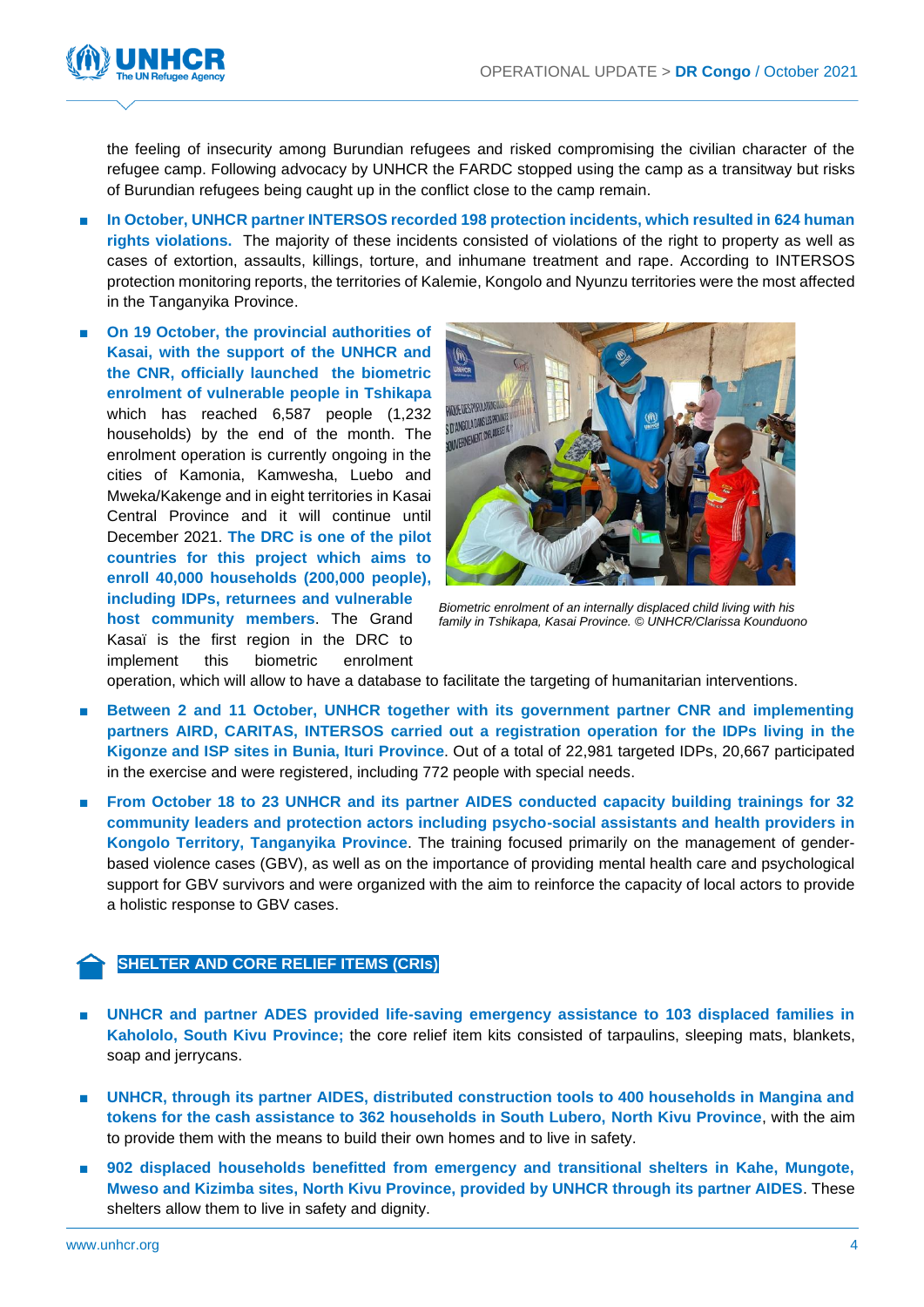

During the month of October, UNHCR's partner AIDES has built 260 individual emergency shelters for **internally displaced households in the Plaine Savo site, Ituri Province**. The partner also launched the construction of 350 transitional shelters and 350 latrines for displaced persons living with host families in the Komanda health zone in Irumu Territory.

### **CASH-BASED INTERVENTIONS (CBI)**

- Within the framework of a shelter project implemented by UNHCR with the support of its partner AIDES, **UNHCR distributed the second instalment of conditional cash and multi-purpose cash grants to 65 households of 430 people in the health zone of Dibaya, Kasai Central Province.** The people who benefitted from this activity are mainly former IDPs who have returned to their villages of origin and members of the host population.
- **Through its partner SAFDF, UNHCR provided cash for protection support to 64 girls at risk of exploitation and abuse or survival sex in Oicha, Mangina, Kasindi and Butembo Territories, North Kivu Province**, in order to give them the means to meet their needs.
- **In Miriki, North Kivu Province, UNHCR through its partner AIDES provided cash assistance to 300 IDPs households, who already benefitted from transitional shelters in September**. This money will allow them to buy basic households items to complete their new homes

# **DURABLE SOLUTIONS**

■ **UNHCR, through its implementing partners, is continuing the relocation of 600 households of Congolese returnees benefiting from the relocation project in Kasai, specifically in the villages of Kapinga Nkundi (200 households) and Shamusanda (400 households) where they are receiving core relief items and shelter assistance before the construction of semi-durable shelters is finalized**. At the Shamusanda site, UNHCR and its partner AIDES distributed 254 land plots for relocated households which the traditional and provincial authorities made available to the 400 families being relocated to the site

### Clusters and Working Groups

- **Between 6 and 7 October 2021 in Mahagi Territory, Ituri Province, the Protection Cluster organized in collaboration with the United Nations Joint Human Rights Office (BCNUDH), awareness-raising days on the guiding principles relating to the displacement of people within their own country**. 30 members of the Congolese armed forces (FARDC) and officers of the national police (PNC). Customary authorities and members of Mahagi civil society also took part in this activity.
- **From 6 to 8 October, the Camp Coordination and Camp Management (CCCM) Cluster organized a capacity building session on sustainable solutions,** camp management and coordination, attended by 25 humanitarian and local authorities in South Kivu Province.
- **From 19 to 21 October, the Protection Cluster, led by UNHCR, together with the Child Protection Working Group organized a training workshop for 19 humanitarian partners selected in Ituri Province** for the implementation of a pilot project related to the regional localisation initiative. This project aims to strengthen the capacities of local protection actors in the planning and implementation of humanitarian response.

### External / Donor Relations